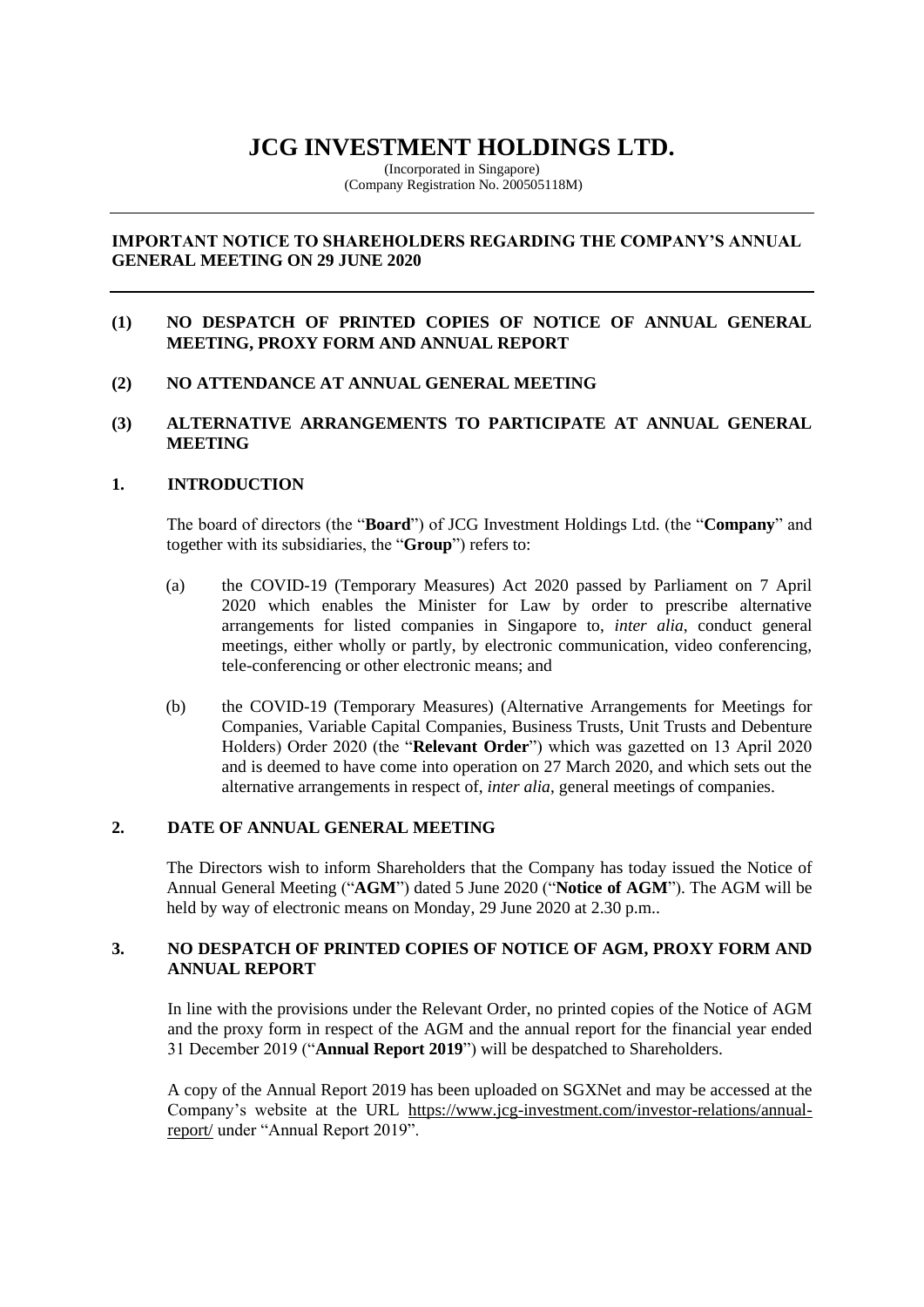A copy of the Notice of AGM and the proxy form have also been uploaded on SGXNet and the Company's website and may be accessed at the URL http://sg.conveneagm.com/JCGInvestment.

A Shareholder will need an internet browser and PDF reader to view these documents on SGXNet and the Company's website.

Shareholders are advised to read the Notice of AGM carefully in order to decide whether they should vote in favour of or against the ordinary resolutions, or to abstain from voting on the ordinary resolutions, to be tabled at the AGM.

## **4. NO ATTENDANCE AT AGM**

Due to the COVID-19 outbreak in Singapore, Shareholders will not be allowed to attend the AGM. Instead, alternative arrangements have been put in place to allow Shareholders to participate at the AGM by (a) watching the AGM proceedings via "live" webcast or listening to the AGM proceedings via "live" audio feed, (b) submitting questions in advance of the AGM, and/or (c) voting by proxy at the AGM. Please see paragraph 5 below for these alternative arrangements.

#### **5. ALTERNATIVE ARRANGEMENTS**

The following are the alternative arrangements which have been put in place for the AGM:

#### *(a) "Live" webcast and "live" audio feed*

The Company's Executive Chairman and Chief Executive Officer, Dato' Ng Tian Sang @ Ng Kek Chuan, and the Company's Executive Director, Mr Ang Kok Huan, will conduct the proceedings of the AGM by way of electronic means. Shareholders will be able to watch these proceedings through a "live" webcast or listen to these proceedings through a "live" audio feed via their mobile phones, tablets or computers. In order to do so, Shareholders must follow these steps:

• Shareholders who wish to watch the "live" webcast or listen to the "live" audio feed must pre-register by 2.30 p.m. on 26 June 2020, at the URL [http://sg.conveneagm.com/JCGInvestment.](http://sg.conveneagm.com/JCGInvestment)

Following the authentication of the Shareholders' status as shareholders, authenticated Shareholders will be able to use their login details created during the registration process to access the webcast and audio feed of the proceedings of the AGM at the URL [http://sg.conveneagm.com/JCGInvestment.](http://sg.conveneagm.com/JCGInvestment) Nonvalidated members will receive an email informing them of the invalid status by 28 June 2020. Members are reminded that the AGM proceedings are private. As such, shareholders should not share their login details to access the "live" webcast or "live" audio feed of the AGM proceedings to anyone else. Recording of the "live" webcast of the AGM proceedings in whatever form is also strictly prohibited.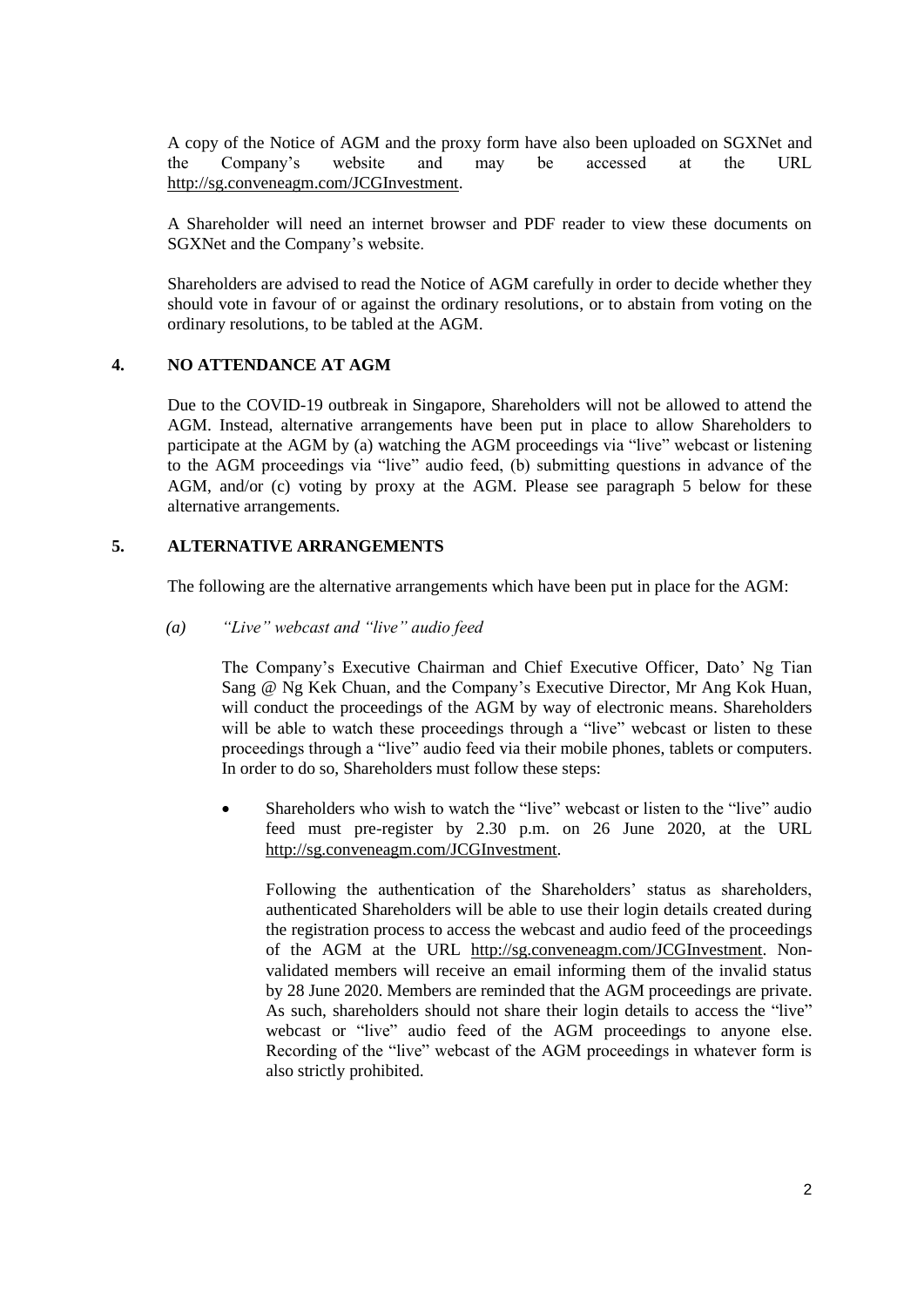#### *(b) Submission of questions in advance*

Shareholders may also submit questions related to the resolutions to be tabled for approval at the AGM:

- All questions must be submitted by 2.30 p.m. on 26 June 2020:
	- ‒ via the pre-registration website at the URL http://sg.conveneagm.com/JCGInvestment;
	- ‒ in hard copy by sending by post and lodging the same at the office of our Share Registrar, Boardroom Corporate & Advisory Services Pte. Ltd., at 50 Raffles Place, #32-01, Singapore Land Tower, Singapore 048623; or
	- $-$  by email to ir $@$  jcg-investment.com.
- Shareholders will need to identify themselves when posing questions by email or by mail by providing the following details:
	- ‒ the Shareholder's full name as it appears on his/her/its CDP/CPF/SRS share records;
	- ‒ the Shareholder's NRIC/Passport/UEN number;
	- ‒ the Shareholder's contact number and email address; and
	- ‒ the manner in which the Shareholder holds his/her/its Shares in the Company (e.g. via CDP, CPF or SRS).

Please note that the Company will not be able to answer questions from persons who provide insufficient details to enable the Company to verify his/her/its shareholder status.

- During the AGM, the Company will address substantial and relevant questions relating to the resolutions to be tabled for approval at the AGM as received from Shareholders.
- The Company will, within one month after the date of the AGM, publish the minutes of the AGM on SGXNet and the Company's website, and the minutes will include the responses to the questions referred to above.
- Please note that Shareholders will not be able to ask questions at the AGM "live" during the webcast and the audio feed, and therefore it is important for Shareholders to submit their questions in advance of the AGM.

### *(c) Proxy voting*

Shareholders will not be able to vote online on the resolutions to be tabled for approval at the AGM. Instead, if Shareholders (whether individual or corporate) wish to exercise their votes, they must submit a proxy form to appoint the Chairman of the AGM to vote on their behalf:

• Shareholders (whether individual or corporate) appointing the Chairman of the AGM as proxy must give specific instructions as to his manner of voting, or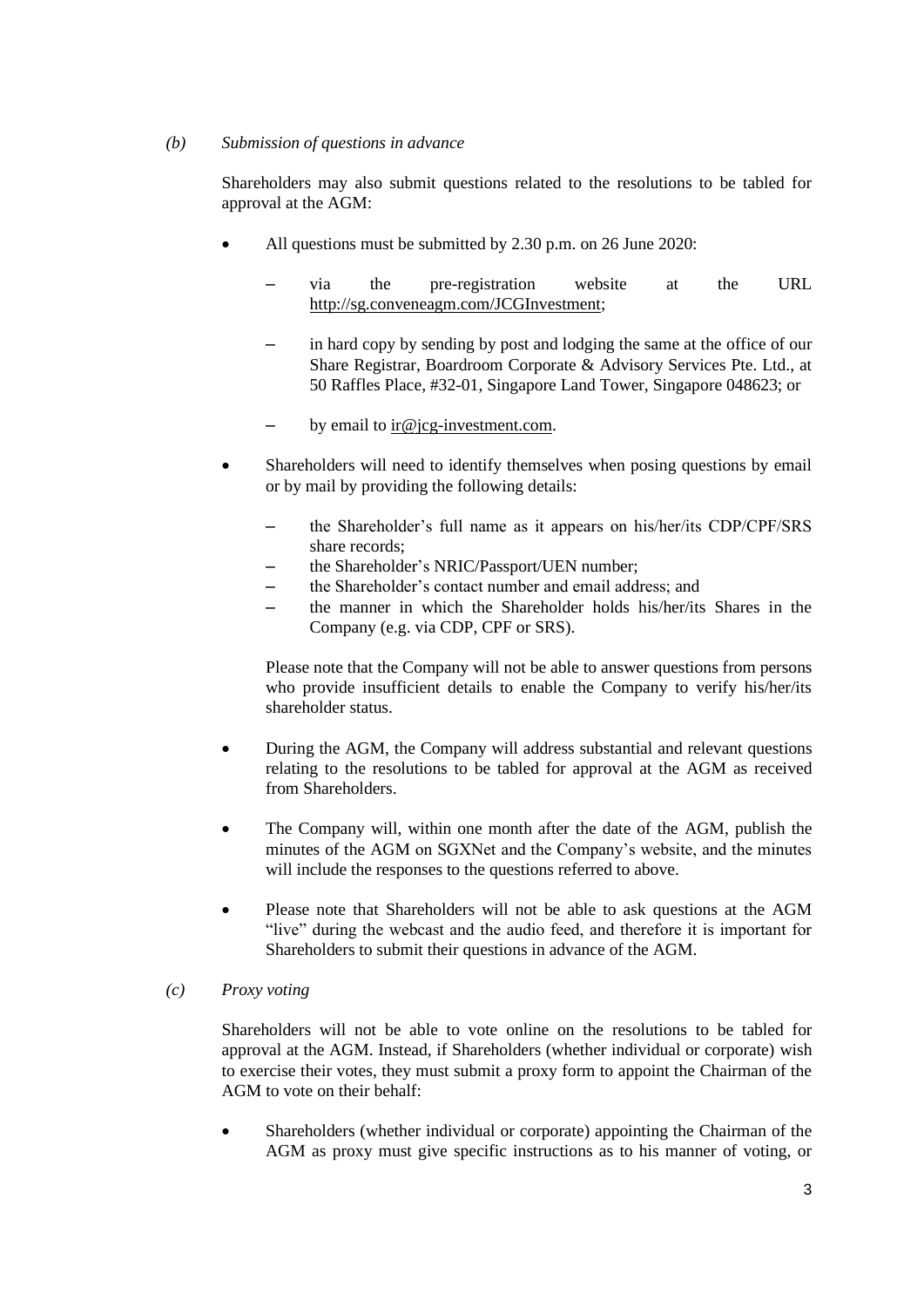abstentions from voting, in the proxy form, failing which the appointment will be treated as invalid.

- The proxy form can be submitted to the Company in hard copy form or by email:
	- ‒ if in hard copy and sent by post, the proxy form must be deposited at the office of our Share Registrar, Boardroom Corporate & Advisory Services Pte. Ltd., at 50 Raffles Place, #32-01, Singapore Land Tower, Singapore 048623; or
	- if by email, the proxy form must be received by the Company at  $\text{ir}@$  jcginvestment.com,

in either case, not less than 48 hours before the time for holding the AGM, and in default the instrument of proxy shall not be treated as valid.

• Persons who hold their Shares through relevant intermediaries as defined in Section 181 of the Companies Act, Chapter 50 of Singapore (including CPF or SRS investors) and who wish to participate in the AGM ("**Relevant Intermediary Participants**") by (a) observing and/or listening to the AGM proceedings via the "live" webcast or the "live" audio feed in the manner provided in paragraph 5(a) above; (b) submitting questions in advance of the AGM in the manner provided in paragraph 5(b) above; and/or (c) appointing the Chairman of the AGM as proxy to attend, speak and vote on their behalf at the AGM, should contact the relevant intermediary (which would include, in the case of CPF and SRS investors, their respective CPF Agent Banks and SRS Operators) through which they hold such shares as soon as possible in order to facilitate the necessary arrangements for them to participate in the AGM. CPF or SRS investors who wish to appoint the Chairman of the AGM as proxy should approach their respective CPF Agent Banks or SRS Operators to submit their votes by 2.30 p.m. on 18 June 2020 in order to allow sufficient time for their relevant intermediaries to in turn submit a proxy form to appoint the Chairman of the AGM to vote on their behalf not less than 48 hours before the time for holding the AGM.

## **6. SUMMARY OF KEY DATES / DEADLINES**

| <b>Key dates</b>                          | <b>Actions</b>                                                                                                                                                                    |
|-------------------------------------------|-----------------------------------------------------------------------------------------------------------------------------------------------------------------------------------|
| 2020<br>June<br>6<br>(Saturday)           | Shareholders may begin to pre-register at 9.00 a.m. for "live" webcast<br>or "live" audio feed of the AGM proceedings.                                                            |
| $2.30$ p.m. on 18 June<br>2020 (Thursday) | Deadline for CPF or SRS investors who wish to appoint the Chairman<br>of the AGM as proxy to approach their respective CPF Agent Banks<br>or SRS Operators to submit their votes. |
| $2.30$ p.m. on $26$ June                  | Deadline for the shareholders to:                                                                                                                                                 |
| 2020 (Friday)                             | pre-register for "live" webcast or "live" audio feed of the AGM                                                                                                                   |

In summary, the key dates/deadlines which shareholders should take note of are set out in the table below: